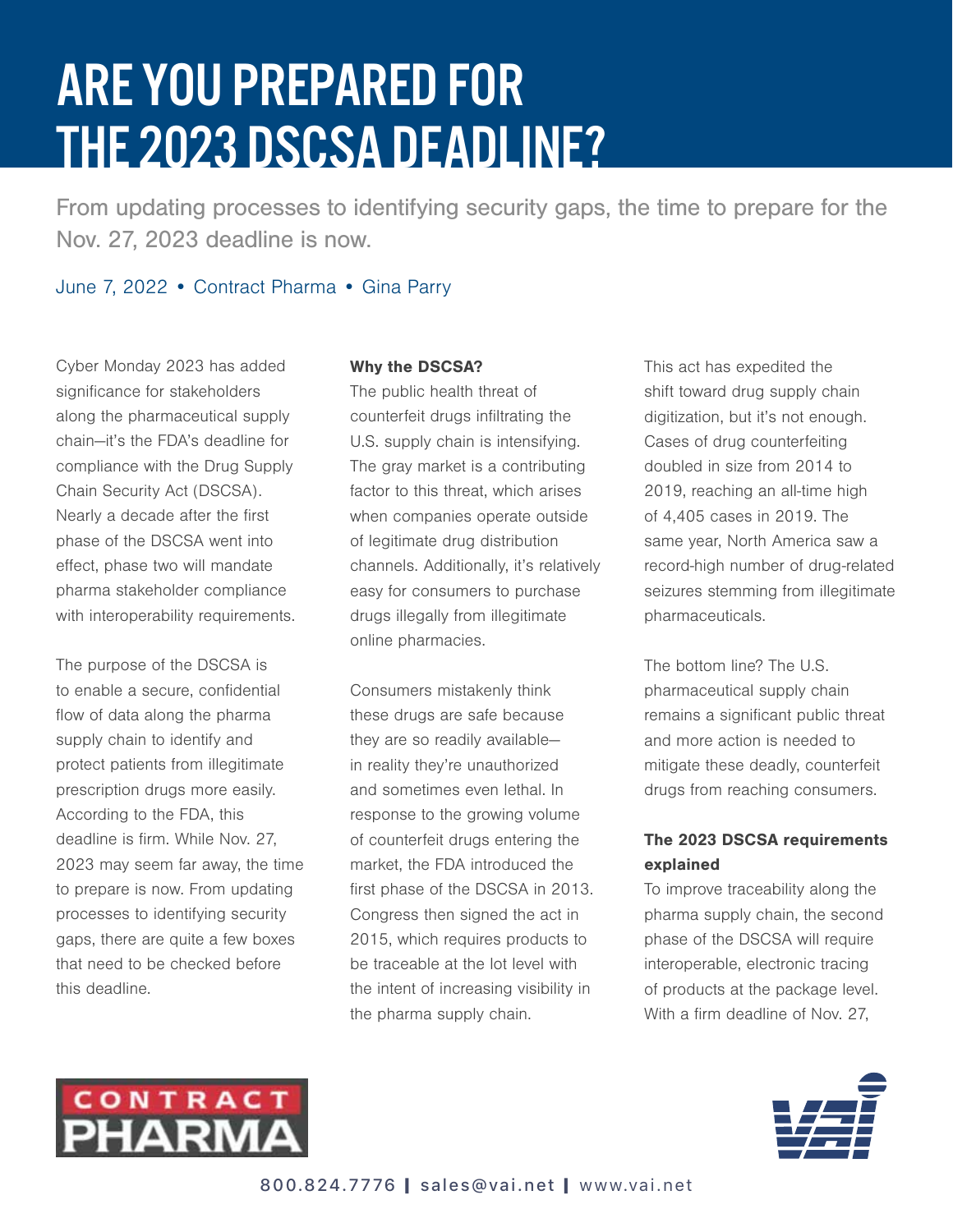2023, the act will provide a higher level of visibility into the drug supply chain to identify counterfeit products more easily.

For pharmaceutical stakeholders such as manufacturers, distributors, wholesalers, and dispensers to continue operating along the supply chain, the FDA will now require:

- 1. Interoperable exchange: Authorized trading partners are required to share transaction information (TI) and transaction statements (TS) securely and electronically. The TI should include the product identifier (PI) at the individual package level.
- 2. Interoperable verification: Partners must interoperably and electronically verify the PI at the unit level. Essentially, they must confirm that the shipments they receive match the corresponding electronic data.
- 3. Interoperable tracing: Unit-level traceability (i.e., serialization) is required so that each individual product can be traced throughout the supply chain. A PI includes the product's standardized numerical identifier (SNI), an expiration date, and a lot number.

These rulings are intended



to create a comprehensive, digital source of information for pharmaceuticals in the U.S. supply chain. Streamlining traceability and securing the pharma supply chain protects patients by preventing counterfeit medications from entering the market. But the only way for the DSCSA to be effective is for every stakeholder to comply.

### Communication is key for compliance

Nearly half of pharma manufacturers failed to meet the DSCSA's initial deadline in 2018, largely due to confusion about the requirements and whose job it was to meet them. This was partially because the FDA failed to provide clear guidelines, but inadequate internal communication also played a role.

Consider these steps to guarantee comprehension of the DSCSA requirements and the roles and responsibilities necessary to remain compliant:

• Ensure an understanding of guidelines. It is up to the FDA to communicate its guidelines regarding the DSCSA, but you should also monitor updates on the FDA's website, which provides helpful resources and guidance. One option is to appoint a task force to stay abreast of FDA updates and

distribute the information to relevant stakeholders within the organization. Regardless, make sure you understand the DSCSA requirements sooner rather than later to leave time for follow-up questions and clarifications.

- Communicate internally. Confusion about the FDA's licensure standards—and whose responsibility it is to address them—can result in doing redundant work or missing a task completely. Create a company-wide plan that includes a clear timeline for when each action item must be completed, clearly defined roles and responsibilities for teams and individuals, and a place to direct questions or concerns.
- Converse with trading partners. Each stakeholder group should be prepared to exchange data by the end of 2022 to allow a buffer period in which you can address issues before interoperability compliance is required. Communicate now with your authorized trading partners—including manufacturers, distributors, and dispensers—to ensure each group is taking the necessary steps to digitize processes.

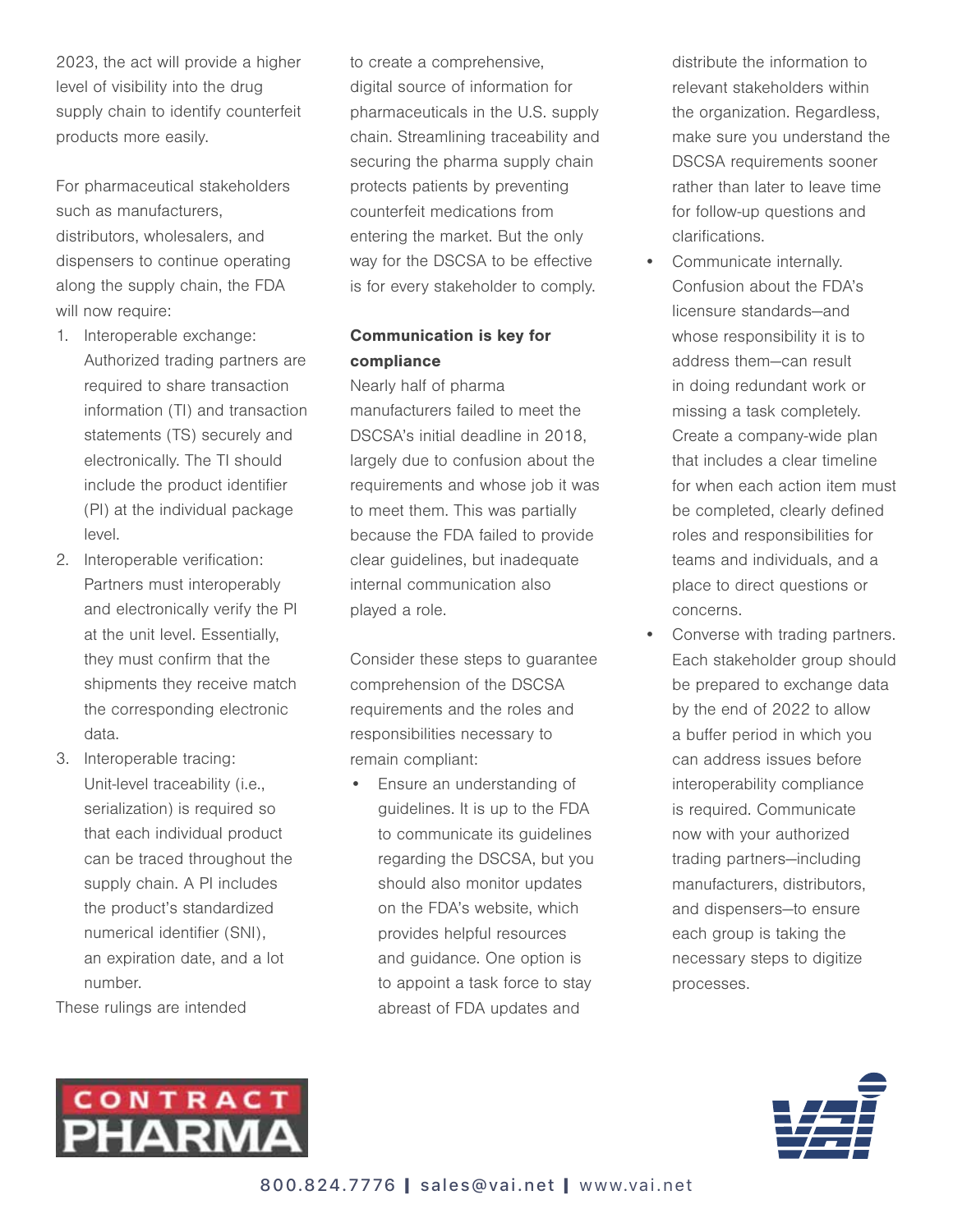Failure to meet the 2023 deadline can result in reputational damage, lost business, federal fines, and even imprisonment. Clear internal and external communication is key to avoiding these repercussions and setting your organization up for success.

### 5 questions to ensure preparedness for the DSCSA 2023 deadline

Once you gain an understanding of the interoperability requirements and communicate with internal and external stakeholders, review your tech stack as well as your current processes and systems. To make sure you are ready, ask yourself the following questions:

- 1. Are your serialization protocols up to date? As of 2015, manufacturers, packagers and wholesalers exchanged TI and TS at the lot level. However, starting in 2023 you will need serialization down to the package level to enable unitlevel traceability.
- 2. Do your current systems support new requirements? New DSCSA guidelines require supply chain systems to be able to process transaction history, exchange 3T documentation and read various file formats including CSV and EPCIS. Can your

system send and receive serialized and aggregated data? Are you able to compare physical shipments with electronic data? Cloudbased technologies such as enterprise resource planning (ERP) enable real-time access to product information. Consider investing in software that makes staying compliant seamless, rather than making it an extra step in your process.

- 3. Do you need new hardware? In the past, outbound shippers would scan a linear barcode and the shipment of products would be good to go. Now, the outbound process involves a different type of barcode—which likely means you need new hardware. If the current barcode scanners your company uses are not able to process this new type of 2D barcodes, research other options and invest accordingly. Additionally, if you are incorporating new software or other digital tools into your tech stack you must also make sure its corresponding hardware is up to date.
- 4. Are your operations secure? Security is front and center as the pharma supply chain turns increasingly digital—consider both your cybersecurity posture and the

partners you work with. Your digital tools and processes must be secure to avoid falling victim to cybercrime, especially considering the rise in attacks in recent years. Since phase two of the DSCSA requires trading partners to be authorized, make sure your trading partners are fully authorized to manufacture, package, distribute, and dispense pharmaceuticals. You should also verify they are operating in a secure manner.

5. Is an audit necessary? Consider turning to a thirdparty auditor to ensure full compliance before the 2023 deadline. To prepare for the assessment, create a list of DSCSA requirements that impact your business and what you are doing to meet them. You should also document procedures and perform mock audits using internal resources and personnel.

The pharma supply chain is a complex operation, but digitizing the data tied to it will do more than just help you reach compliance—it will also increase visibility and your bottom line. Greater visibility into pharma supply chain operations will improve traceability and accuracy in prescription drug orders.